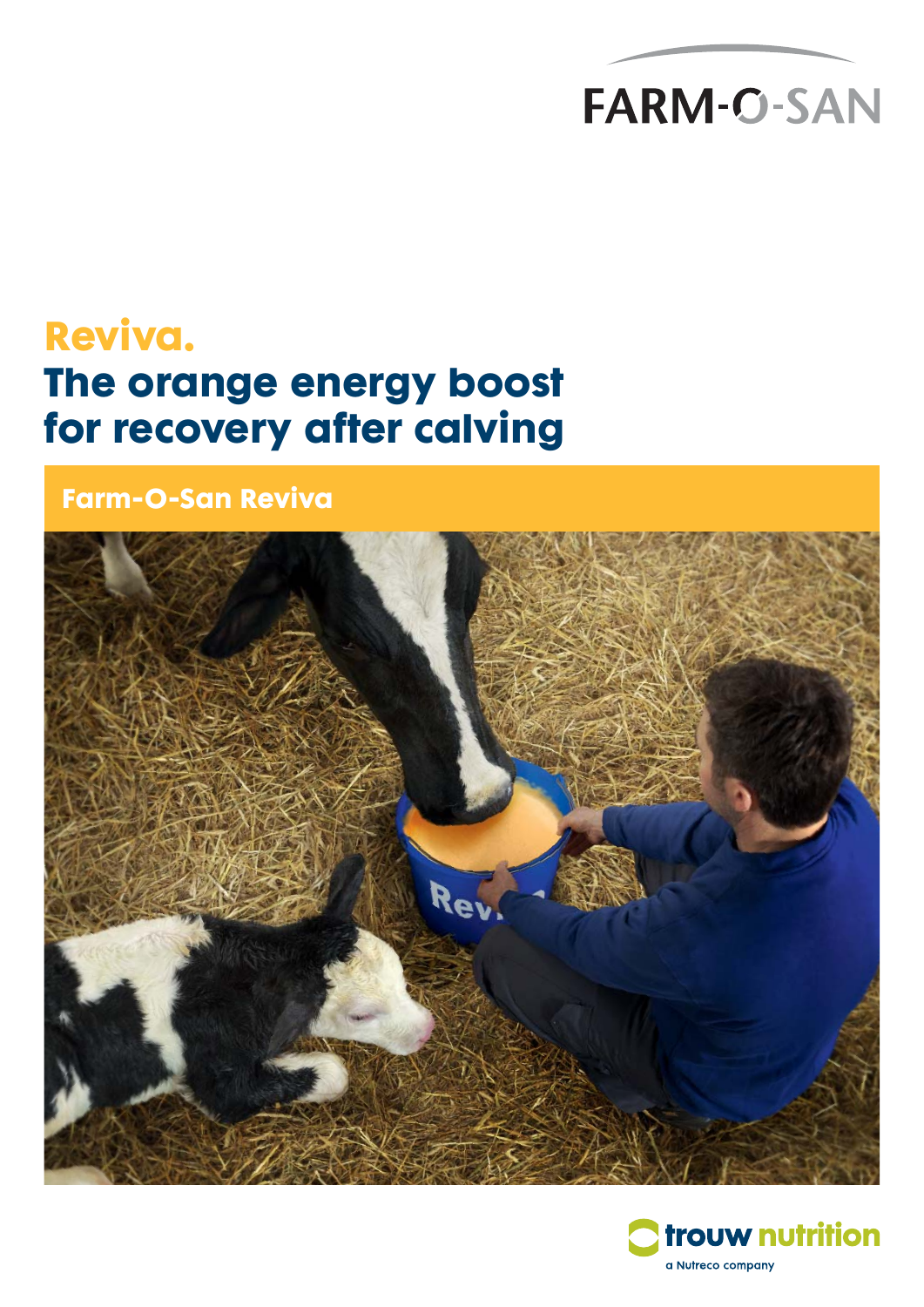# **Keeping cows happy after calving**

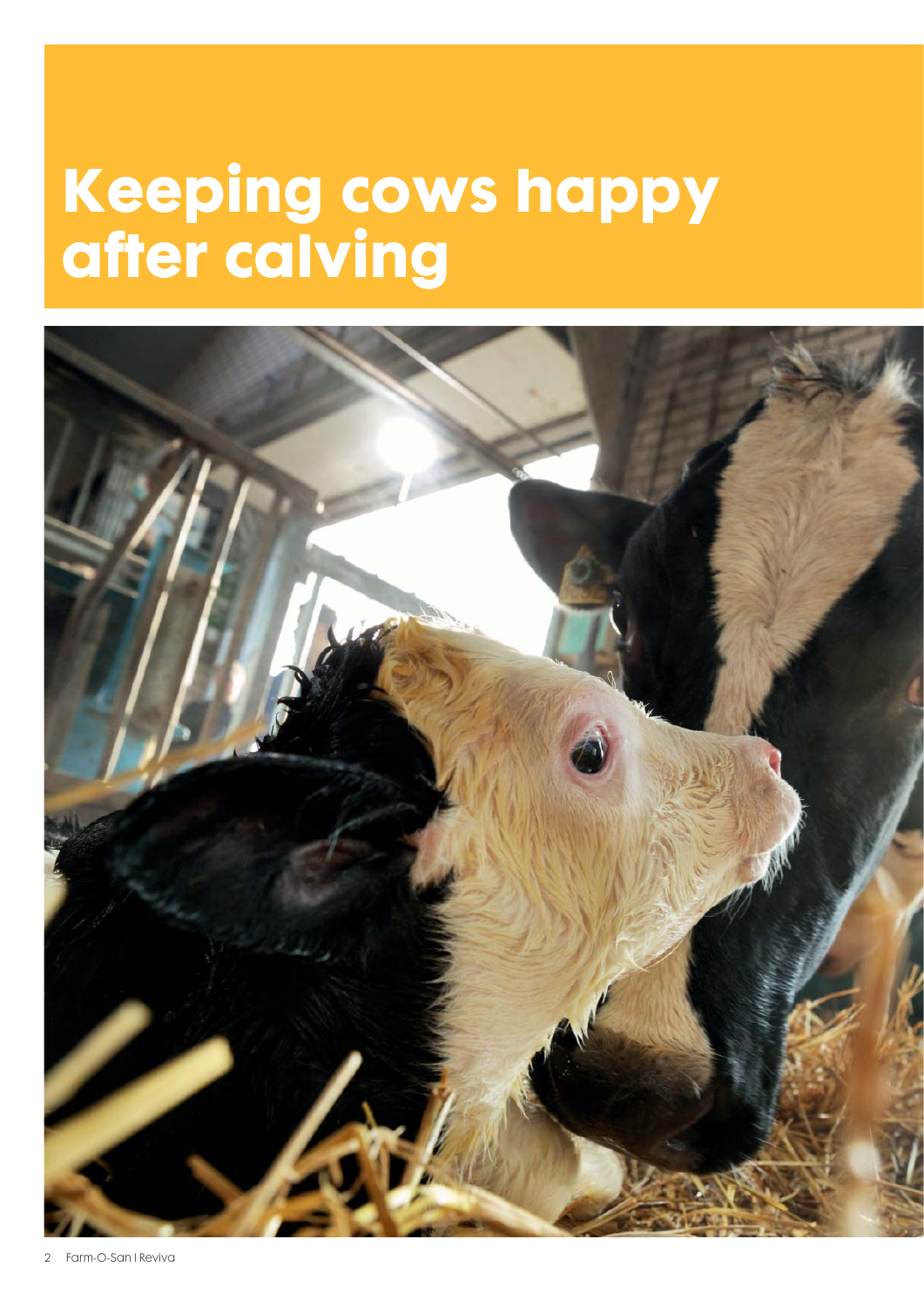**All the metabolic changes that occur around calving may lead to a serious drop in dry matter intake. So it stands to reason that a good start after calving is essential for keeping cows in good shape and for maintaining the performance of the herd.**

### **Most important changes that occur during calving**

#### Changes in fluid and electrolyte balance

Directly before and during calving, cows don't eat and drink, but they do lose water and electrolytes. This may make them listless, reducing their intake of dry matter.

#### Rapid increase in calcium demand

Colostrum and milk contain large quantities of calcium, so the amount of calcium a cow needs directly after calving increases dramatically. Their bodies try to meet this need by increasing the uptake of calcium from their diet and by releasing calcium from their bones. If they're not successful in this the cows can develop milk fever. What's more, even cows that don't show visible signs of milk fever can still have low calcium levels in their blood, which also reduces their dry matter intake.

#### Negative energy balance

At the start of lactation, most cows are in what's known as negative energy balance. They try to compensate for this by using up their body fat. This changes their metabolism, which may result in ketosis. So to avoid problems, it's important for the cows to increase their dry matter intake as soon as possible.

### **Restore nutrient balance after calving with Farm-O-San Reviva**

Farm-O-San Reviva contains the electrolytes, calcium and energy a cow needs to quickly restore its nutrient balance after calving and to increase its blood calcium levels. Farm-O-San Reviva also stimulates dry matter intake after calving, which helps in maintaining good milk production and body condition.



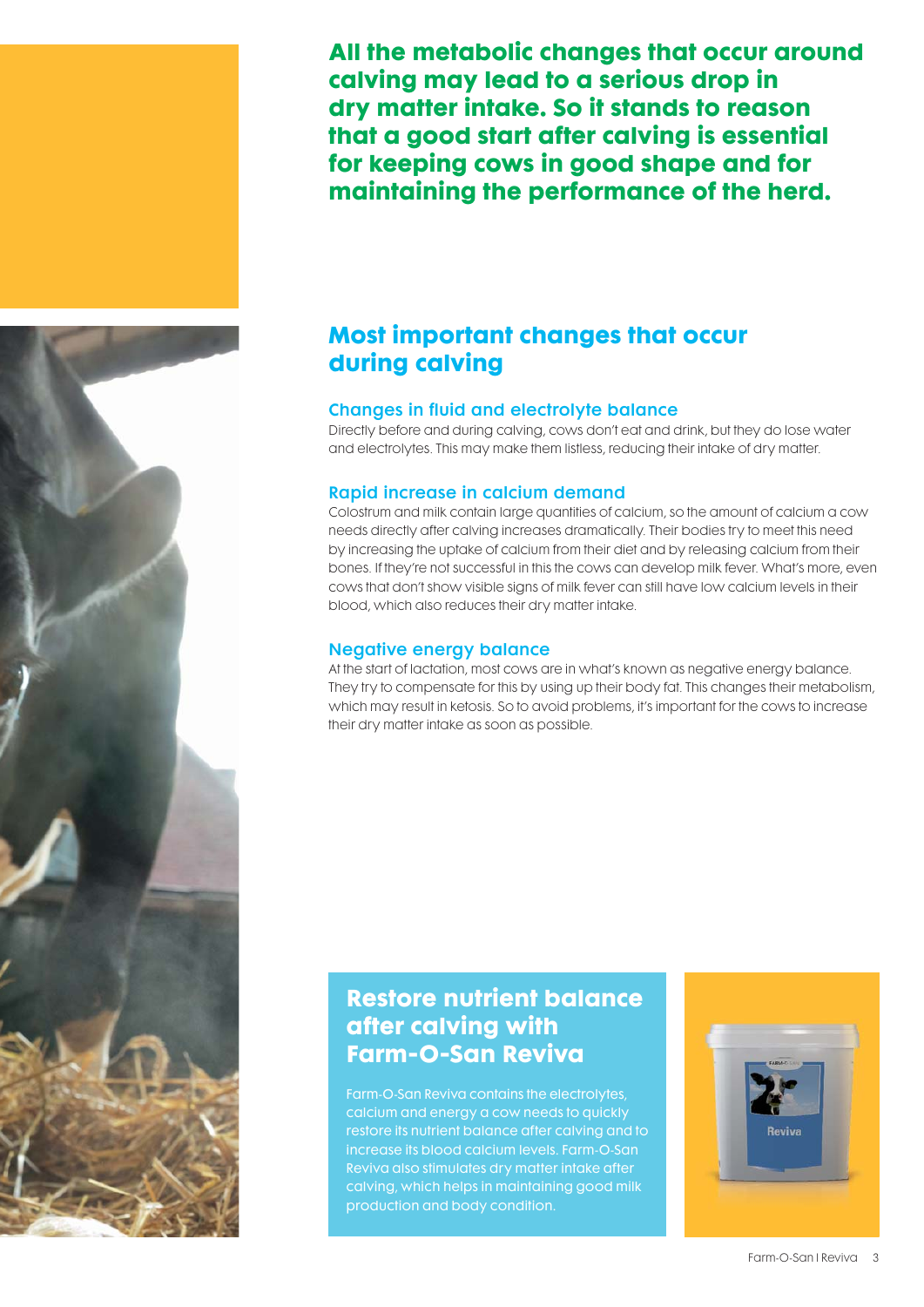# **Supported by scientific evidence**



### **Several trials have proven that Farm-O-San Reviva provides cows with an excellent start to lactation after calving.**

#### Trial 1 Highly palatable and readily consumed

Farm-O-San Reviva is enriched with a flavouring agent, which makes it highly palatable to cattle. In practice, it's clear that cows love Farm-O-San Reviva, drinking it spontaneously and eagerly.

In a trial involving a total of 440 cows, 222 were offered Farm-O-San Reviva and 218 were offered a competitor product. As the graph shows, Farm-O-San Reviva was found to be extremely palatable.

Other trials carried out with Farm-O-San Reviva also showed a 100% spontaneous uptake.



**Percentage of cows accepting energy drink**

Percentage of cows accepting Farm-O-San Reviva versus a competitor energy drink directly after calving.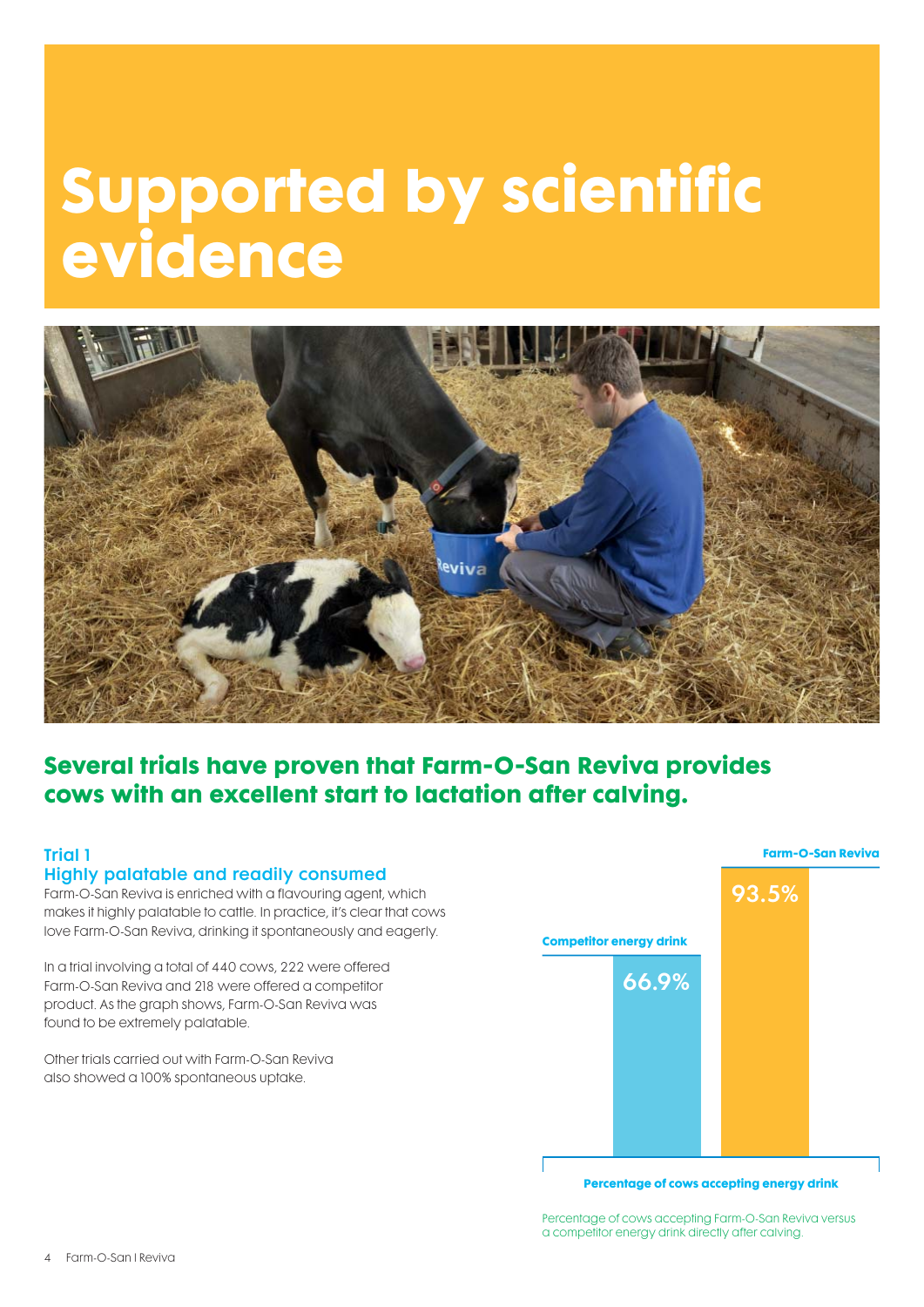

Evolution of blood calcium immediately post-calving through to week 4.

#### Trial 2 Higher blood calcium levels after calving

Two groups of 22 cows each were included in the trial. One group received 20 litres of Farm-O-San Reviva immediately after calving, the other group was offered 20 litres of lukewarm water. Blood calcium levels were measured regularly during the first 24 hours after calving and weekly in the first 4 weeks after calving.

Spontaneous uptake of Farm-O-San Reviva was 100%. Blood calcium levels were significantly higher in the group of animals treated with Farm-O-San Reviva during the first 48 hours after calving, which is the risk period for complications as a result of low blood calcium values.



#### Trial 3 Improved dry matter intake

Two groups of Holstein cows, each consisting of 20 animals, were studied. Directly following calving, each cow in the test group was given 20 litres of Farm-O-San Reviva, after which the cows had free access to drinking water. The 20 control animals only had free access to drinking water.

For each group, the individual feed intake (concentrate and roughage) was then measured before and after calving. There was an increase of about 1 kg of dry matter intake per day for the cows in the Farm-O-San Reviva group compared with those in the control group. Despite the relatively small number of cows in the trial, this difference approached statistical significance.

Dry matter intake in cows receiving Farm-O-San Reviva (n=20) or controls having free access to drinking water (n=20).

### **Conclusions**

Farm-O-San Reviva is highly palatable to cows and is readily consumed after calving.

Blood calcium levels are significantly higher post-calving in cows given Farm-O-San Reviva compared with those given water only.

Dry matter intake is increased in cows given Farm-O-San Reviva compared with control cows which only had access to drinking water.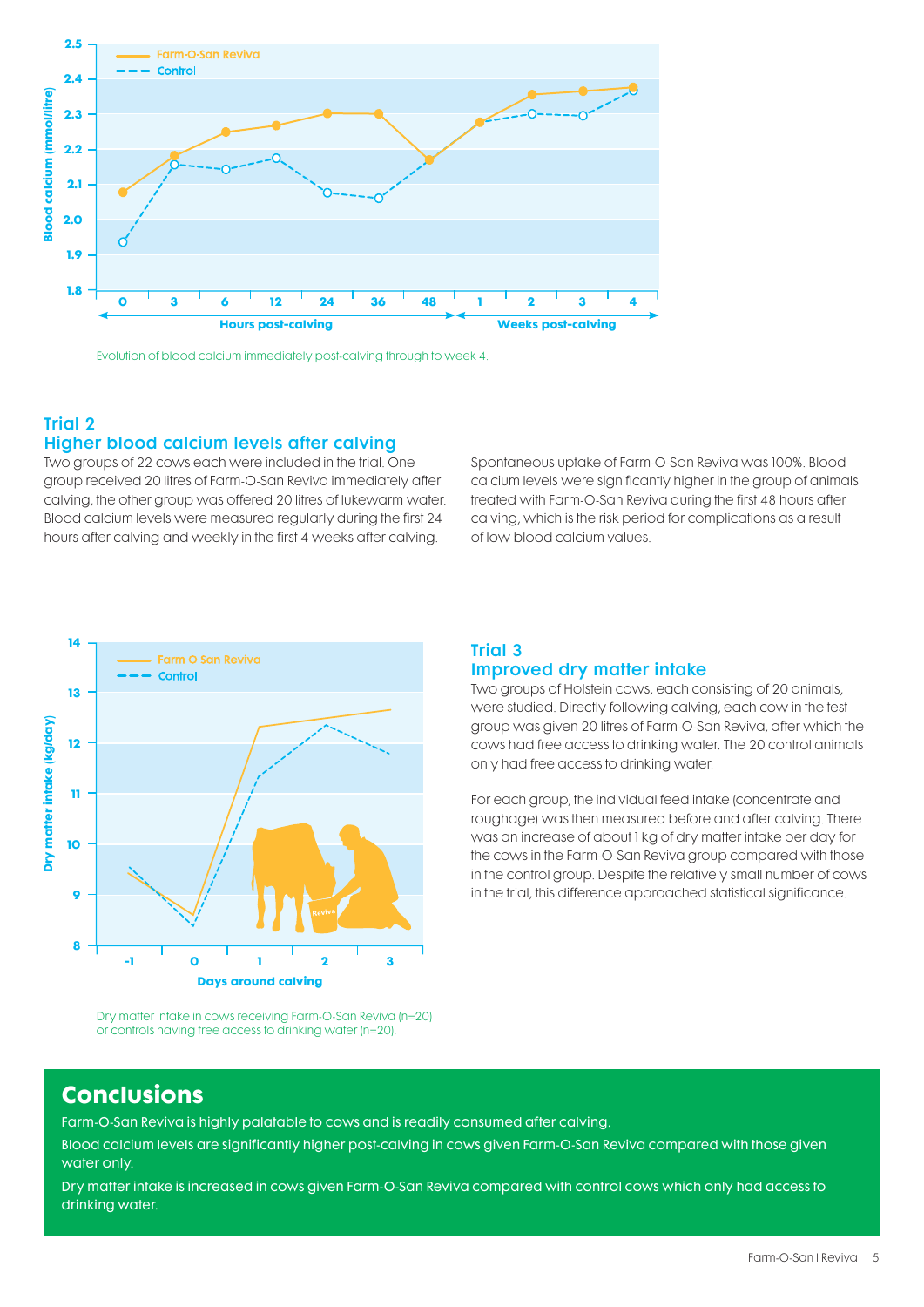# **Post-calving rehydration has a big impact on recover**



Helping cows to rehydrate quickly at calving is important. David Hurren from Borough Green Farm near Great Ayrton has no problems getting his cows settled into lactation, something that is vital with his robotic milking system.

"We need cows up and running soon after calving and milking well with a good appetite so we pay close attention to postcalving management," explains Mr Hurren who runs a herd of 95 all-year-round calving cows with his wife Helen and daughter Susan. "Rehydration, post-calving, is a key part of our routine."

The cows graze by day and are housed at night. Big bale silage is fed down the trough with compound available from four outof-parlour points. The herd is milked through two Fullwood robots and yields average 8,500 litres.

Far off dry cows will graze or be fed silage and straw. From three weeks pre-calving they are housed on straw yards and fed silage and dry cow rolls.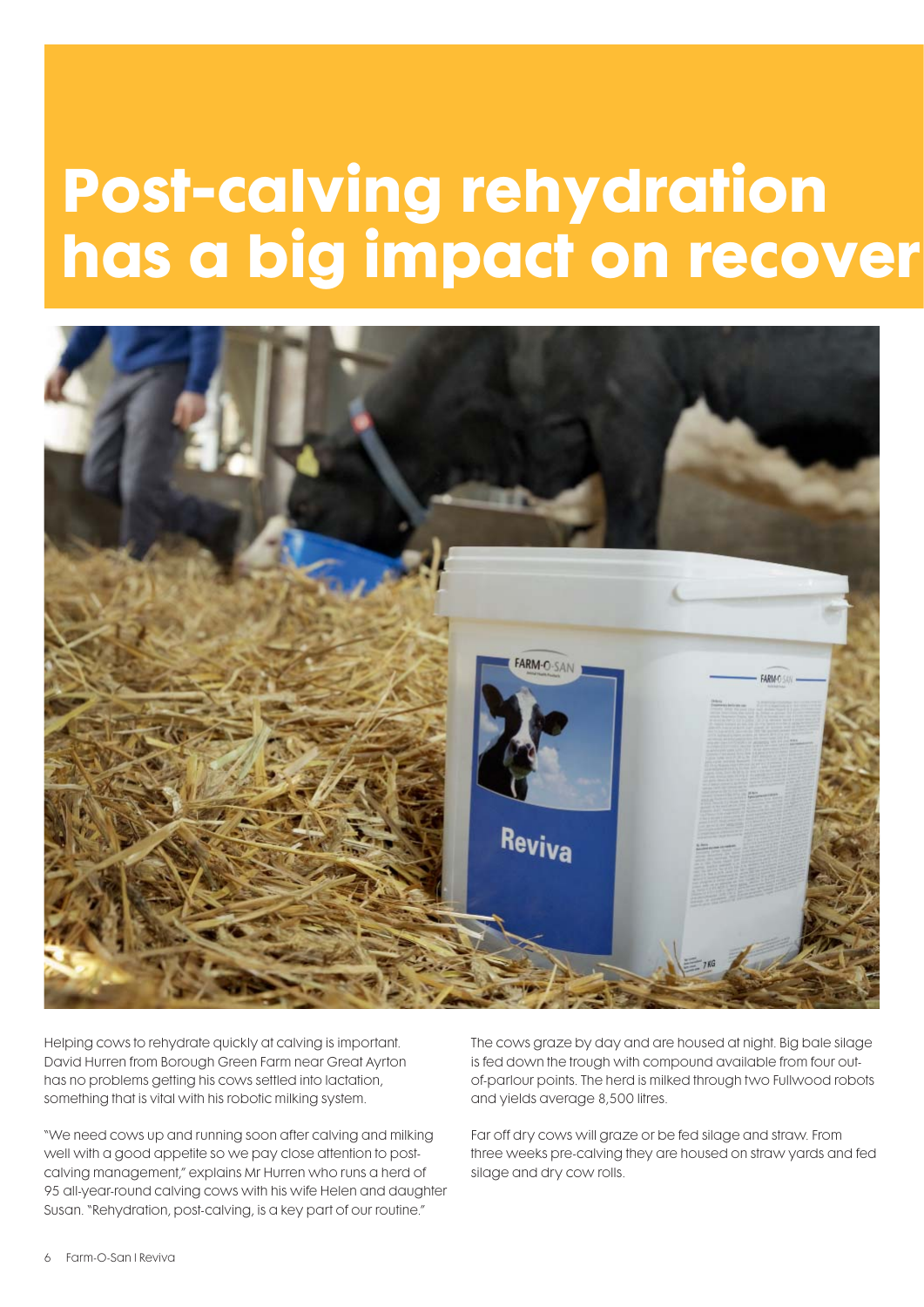

**y**

Immediately post-calving all cows and heifers receive a mineral drench and Farm-O-San Reviva, a rehydration supplement containing a balanced source of key electrolytes along with vitamins and rapidly available energy to give the cow a real boost.

According to Dr John Allen, Technical Director at Trouw Nutrition GB, calving is the most stressful time in a cow's life and how well we help her at this time will have a marked bearing on how well she performs, irrespective of how difficult the actual calving is.

"Post-calving rehydration is important for all cows due to a combination of two factors. The first is that cows will lose around 50 litres of fluids and salts when they calve, made up of blood and intra-uterine fluids. This has to be replaced. At the same time, cows reduce food and water intakes in the hours leading up to calving. With reduced intakes and increased losses, post-calving rehydration is essential.

"Anyone who has stood behind a calving cow knows the considerable fluid loss but the reduced intake factor is significant too. In addition to drinking, cows extract a lot of liquid from the diet. While all cows will need rehydration at the end of calving, the problem can be worse in cows which suffer a prolonged calving, mainly because they will have had lower intakes for a longer period."

Dr Allen explains that when a cow calves she loses both water and salts as the lost fluids will contain a significant amount of electrolytes, notably sodium, potassium and chloride which are essential for regulating fluid content in the body.

"It is normally not difficult to get cows to drink a lot in the two hours immediately post-calving provided the drink is palatable, but it is important to make sure they are drinking the best replacement for lost fluids. This means supplying electrolytes.

"As water contains no electrolytes it can't rehydrate cows as well as a product that supplies the necessary salts. The most effective way to revive cows is to use a specially formulated electrolyte solution such as Farm-O-San Reviva."

He says that as well as providing the right supplement it is important to use an isotonic drink as this means it will be balanced with the cow's blood stream. Some rehydration products are hypertonic which means they are a more concentrated source. He explains that while this may sound like a way to give the cow a boost, all that happens is that the cow expends energy excreting and re-balancing the excess electrolytes.

David Hurren continues: "We started using the supplement when we still milked through the parlour as our vet felt the cows needed a boost post-calving. We found cows were really enthusiastic to drink it and were generally more vigorous which meant they were eating quicker which is a good thing.

"We have kept using Farm-O-San Reviva with the robots as we need cows active and settled into the herd and making visits to the robots as soon as possible. I see the cost of rehydration as an investment for the next lactation that will be more than covered by cows settling into lactation more quickly," Mr Hurren comments.

### **"Ensuring cows are rehydrated post-calving is a key part of our routine."**

**David Hurren** Borough Green Farm, Great Ayrton